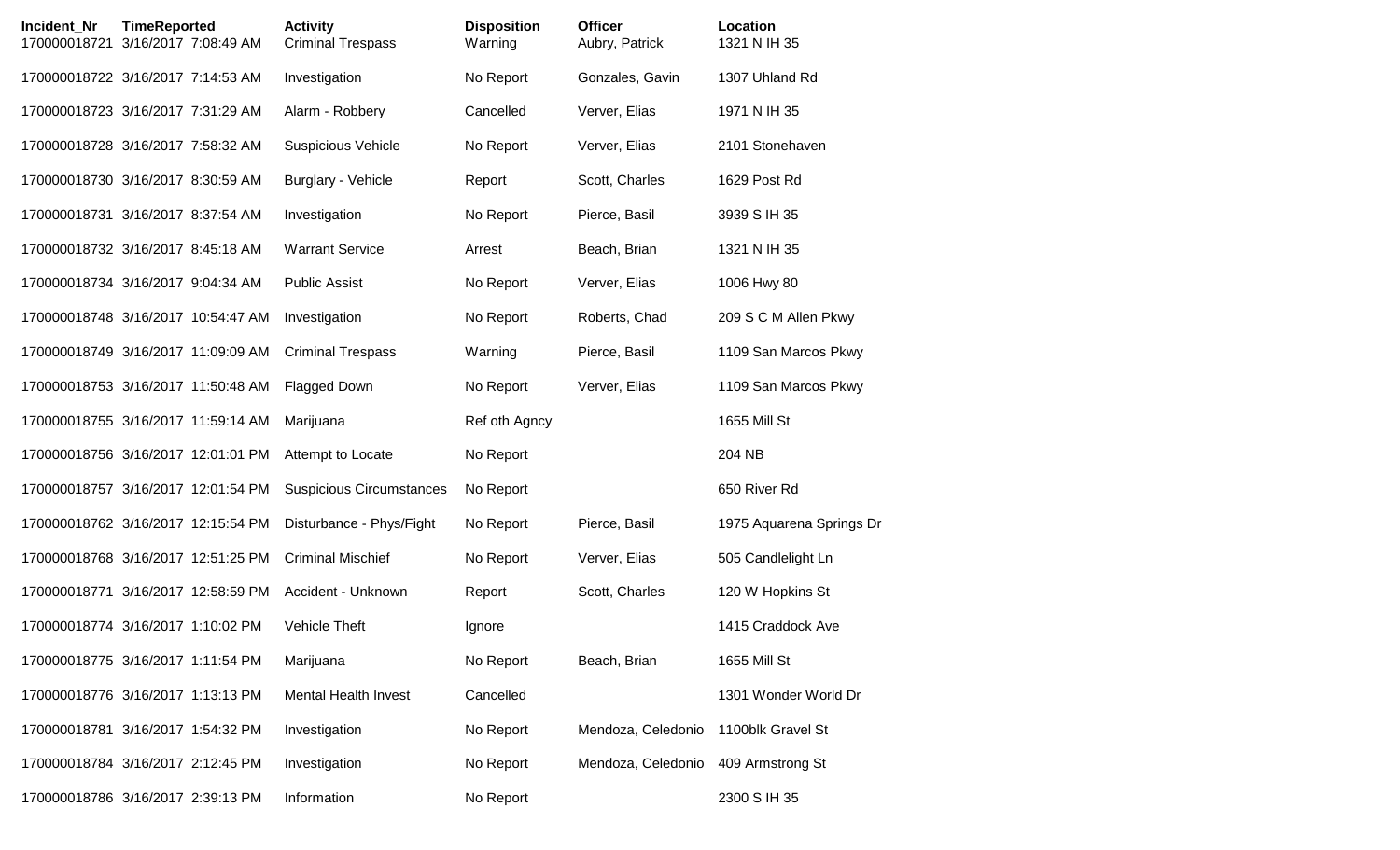| 170000018787 3/16/2017 2:43:25 PM | <b>Welfare Concern</b>          | Cancelled                     | Beach, Brian               | 710 Dewitt Dr                  |
|-----------------------------------|---------------------------------|-------------------------------|----------------------------|--------------------------------|
| 170000018788 3/16/2017 2:53:44 PM | Property - Lost/Found/Imp       | No Report                     | Beach, Brian               | 505 Mill St                    |
| 170000018791 3/16/2017 3:16:33 PM | Accident - Minor                | Blue Form Issue Verver, Elias |                            | 1202 S IH 35                   |
| 170000018796 3/16/2017 3:31:08 PM | <b>Public Assist</b>            | No Report                     | Pierce, Basil              | 2300 S IH 35                   |
| 170000018798 3/16/2017 3:34:42 PM | Narcotics/Information           | No Report                     | Scott, Charles             | 1617 Post Rd                   |
| 170000018799 3/16/2017 3:39:15 PM | Attempt to Locate               | No Report                     |                            | Craddock Ave/Old Ranch Road 12 |
| 170000018801 3/16/2017 3:44:32 PM | <b>Suspicious Circumstances</b> | No Report                     | Pierce, Basil              | 704 W Hopkins St               |
| 170000018803 3/16/2017 3:49:19 PM | <b>Burglary - Habitation</b>    | No Report                     | Copeland, Kenneth          | 413 Armstrong St               |
| 170000018806 3/16/2017 4:06:21 PM | Information                     | No Report                     | Aubry, Patrick             | 1711 S IH 35                   |
| 170000018810 3/16/2017 4:23:40 PM | <b>Close Patrol</b>             | No Report                     |                            | 1108 N IH 35                   |
| 170000018812 3/16/2017 4:32:27 PM | <b>Suspicious Person</b>        | No Contact                    | Pierce, Basil              | Haynes St/Rio Vista St         |
| 170000018813 3/16/2017 4:36:50 PM | Investigation                   | No Report                     | Cormier, Claudia           | 4015 S IH 35                   |
| 170000018814 3/16/2017 4:37:19 PM | Accident - Minor                | Blue Form Issue               | Tureaud, Benjamin          | E Access Rd/River Rd           |
| 170000018816 3/16/2017 4:49:42 PM | Supplement                      | No Report                     | Sparenberg, Andrew         | 218 Moore St                   |
| 170000018817 3/16/2017 4:50:35 PM | Attempt to Locate               | No Report                     | Wooten, Christopher 210 SB |                                |
| 170000018818 3/16/2017 4:54:47 PM | Attempt to Locate               | No Report                     |                            | 205 SB                         |
| 170000018819 3/16/2017 4:59:47 PM | Investigation                   | No Report                     | Hartman, Ryan              | 232 N LBJ Dr                   |
| 170000018820 3/16/2017 5:02:43 PM | Flagged Down                    | <b>Blue Form Issue</b>        | Sparenberg, Andrew         | 209 N IH 35                    |
| 170000018822 3/16/2017 5:08:29 PM | Solicitors                      | No Report                     | Roberts, Chad              | 905 Hwy 80                     |
| 170000018828 3/16/2017 5:16:52 PM | Investigation                   | <b>Citation Issued</b>        | Roberts, Nelson            | 600 Cape Rd                    |
| 170000018837 3/16/2017 6:02:26 PM | <b>Discharged Firearm</b>       | Unfounded                     | Tureaud, Benjamin          | E Access Rd/Blanco River       |
| 170000018845 3/16/2017 6:20:30 PM | <b>Assist EMS</b>               | No Report                     | Sarver, Stephen            | 113 Algarita Rd                |
| 170000018846 3/16/2017 6:25:24 PM | <b>Terroristic Threat</b>       | No Report                     | Sarver, Stephen            | 2913 Hunter Rd                 |
| 170000018847 3/16/2017 6:29:42 PM | Investigation                   | No Report                     | Hartman, Ryan              | 114 E Hutchison St             |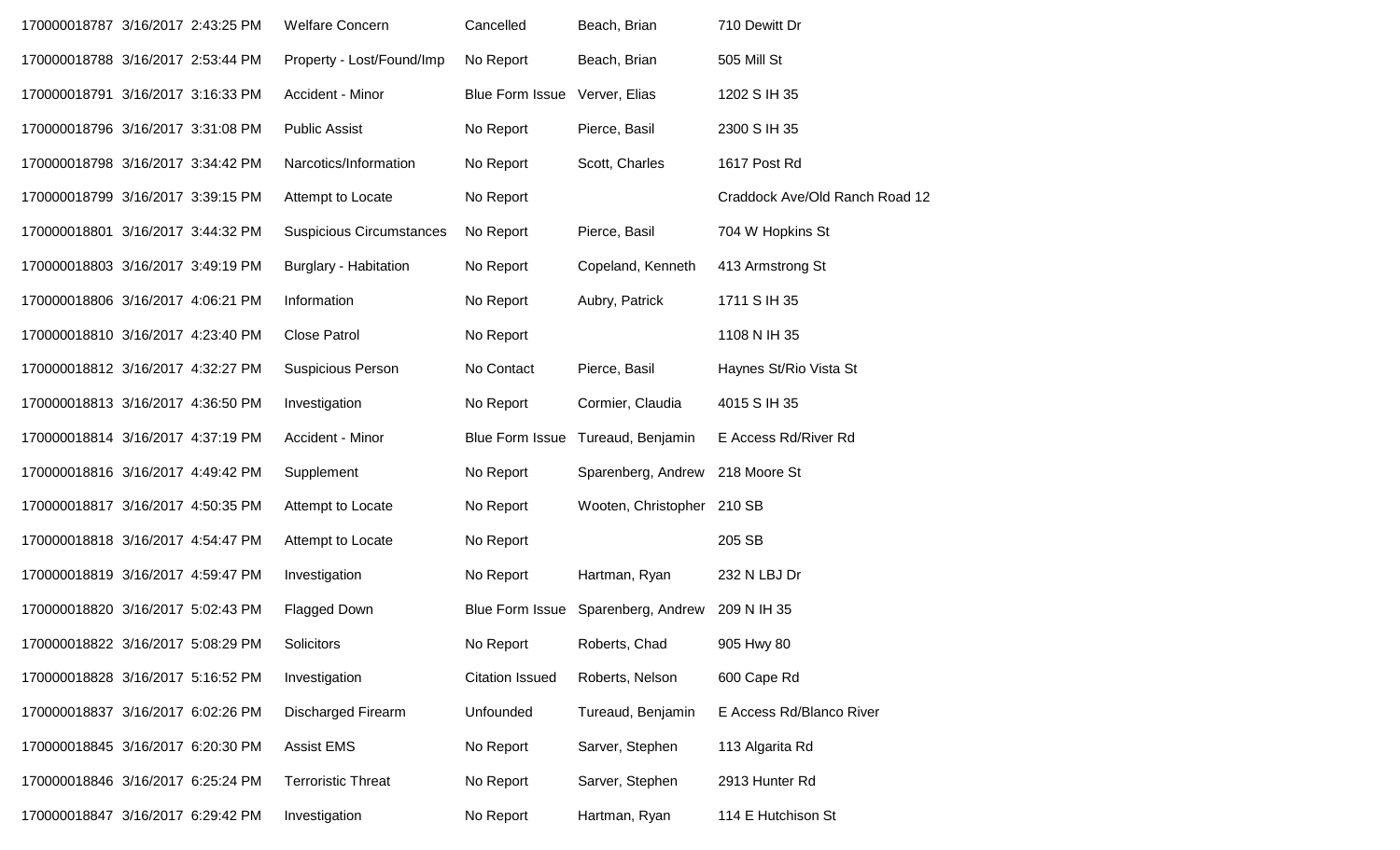| 170000018850 3/16/2017 6:35:19 PM  |  | Loose Livestock           | No Report              |                     | Clovis Barker Rd/Hwy 123         |
|------------------------------------|--|---------------------------|------------------------|---------------------|----------------------------------|
| 170000018851 3/16/2017 6:36:17 PM  |  | Loose Livestock           | No Contact             | Wooten, Christopher | Clovis Barker Rd/Civic Center Lp |
| 170000018854 3/16/2017 6:45:31 PM  |  | <b>Animal Call</b>        | No Report              | Hartman, Ryan       | S Guadalupe St/W MLK Dr          |
| 170000018856 3/16/2017 7:02:46 PM  |  | Accident - Minor          | Report                 | Tureaud, Benjamin   | E Hopkins St/N C M Allen Pkwy    |
| 170000018858 3/16/2017 7:15:37 PM  |  | Civil Standby             | No Report              | Cormier, Claudia    | 2300 S IH 35                     |
| 170000018862 3/16/2017 7:33:24 PM  |  | <b>Animal Call</b>        | Ref oth Agncy          |                     | 1308 Conway Dr                   |
| 170000018866 3/16/2017 8:00:57 PM  |  | <b>Welfare Concern</b>    | No Report              | Cormier, Claudia    | Wonder World Dr/Hunter Rd        |
| 170000018868 3/16/2017 8:08:43 PM  |  | Investigation             | No Report              | Hartman, Ryan       | 232 N LBJ Dr                     |
| 170000018870 3/16/2017 8:19:41 PM  |  | Attempt to Locate         | No Report              |                     | 199 NB                           |
| 170000018871 3/16/2017 8:23:08 PM  |  | <b>Public Assist</b>      | No Report              | Hartman, Ryan       | 200blk N LBJ Dr                  |
| 170000018874 3/16/2017 8:27:35 PM  |  | <b>Criminal Trespass</b>  | No Contact             | Putnam, Justin      | 1304 Hwy 123                     |
| 170000018875 3/16/2017 8:34:16 PM  |  | Investigation             | No Report              | Hartman, Ryan       | 621 Knox St                      |
| 170000018878 3/16/2017 8:42:24 PM  |  | Alarm - Robbery           | False Alarm            | Cyrus, Lance        | 651 Barnes Dr                    |
| 170000018888 3/16/2017 9:08:41 PM  |  | Harassment                | No Report              | Sarver, Stephen     | 1818 Old Ranch Road 12           |
| 170000018891 3/16/2017 9:12:18 PM  |  | Accident - Hit and Run    | <b>Multiple Arrest</b> | Tureaud, Benjamin   | 225 Ramsay St                    |
| 170000018893 3/16/2017 9:22:56 PM  |  | <b>Suspicious Person</b>  | No Report              | Gonzales, Gavin     | 604 Uhland Rd                    |
| 170000018894 3/16/2017 9:23:29 PM  |  | <b>Suspicious Vehicle</b> | No Report              | Gonzales, Gavin     | 650 River Rd                     |
| 170000018895 3/16/2017 9:35:18 PM  |  | <b>Suspicious Vehicle</b> | No Report              | Wooten, Christopher | Feltner Aly/W MLK Dr             |
| 170000018898 3/16/2017 9:49:18 PM  |  | <b>Suspicious Person</b>  | No Report              | Gonzales, Gavin     | 1250 N IH 35                     |
| 170000018899 3/16/2017 9:58:12 PM  |  | Pedestrian Stop           | Arrest                 | Wooten, Christopher | Feltner Aly/W MLK Dr             |
| 170000018901 3/16/2017 10:02:02 PM |  | <b>Suspicious Vehicle</b> | No Report              | Gonzales, Gavin     | E Access Rd/Blanco River         |
| 170000018909 3/16/2017 10:25:37 PM |  | <b>Terroristic Threat</b> | No Report              | Cormier, Claudia    | 2300 S IH 35                     |
| 170000018911 3/16/2017 10:27:24 PM |  | <b>Suicidal Person</b>    | No Report              | Ames, Garner        | 878 Sagewood Trl                 |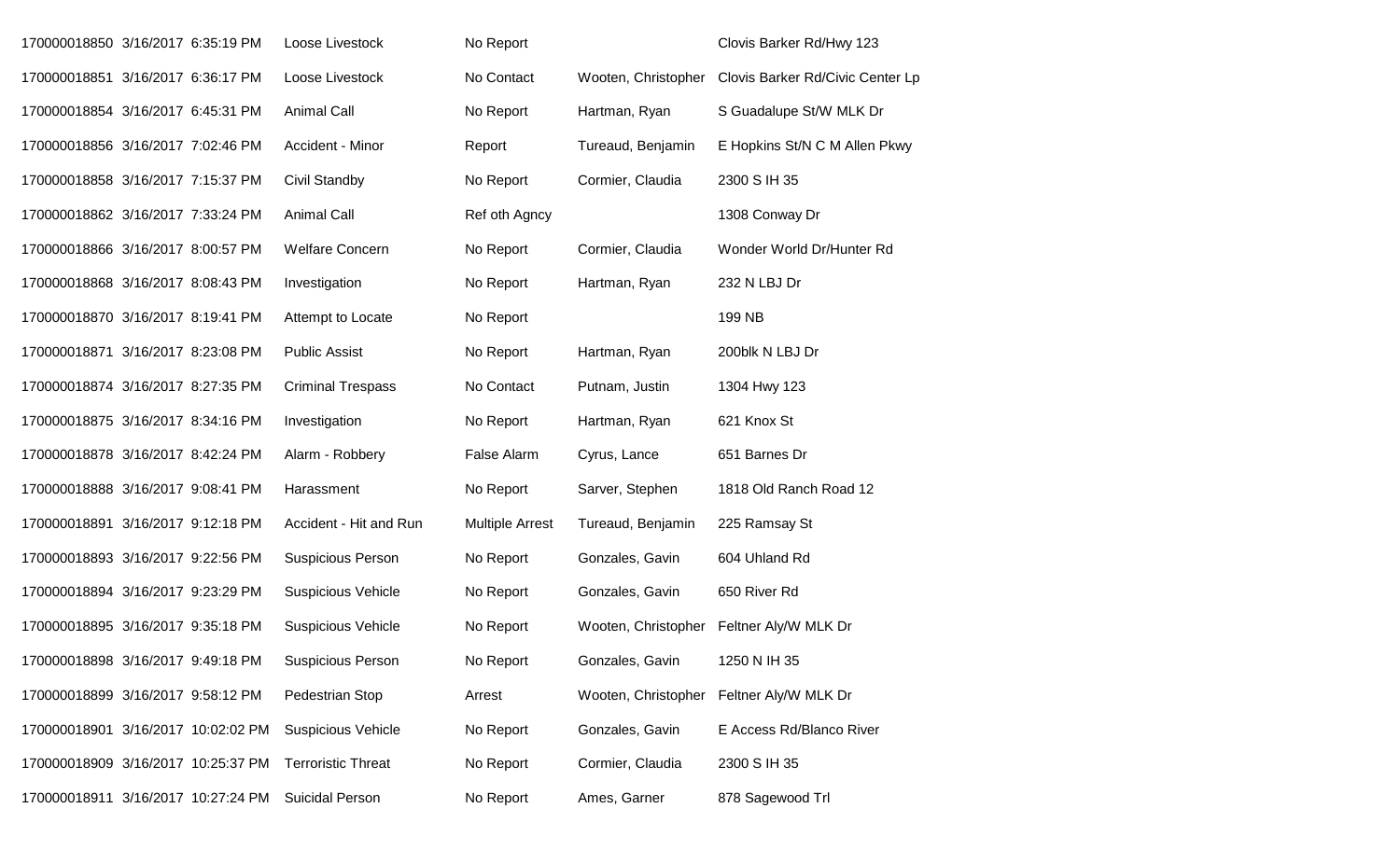| 170000018913 3/16/2017 10:34:26 PM |  | <b>Welfare Concern</b>          | No Report              | Tureaud, Benjamin   | 3209 N IH 35                                     |
|------------------------------------|--|---------------------------------|------------------------|---------------------|--------------------------------------------------|
| 170000018919 3/16/2017 10:57:20 PM |  | <b>Suspicious Person</b>        | No Report              | Wooten, Christopher | 704 E Hopkins St                                 |
| 170000018920 3/16/2017 10:59:08 PM |  | Attempt to Locate               | Ref oth Agncy          |                     | 208 NB                                           |
| 170000018921 3/16/2017 11:03:51 PM |  | <b>Suspicious Vehicle</b>       | No Report              | Gonzales, Gavin     | 650 River Rd                                     |
| 170000018922 3/16/2017 11:11:37 PM |  | Runaway                         | No Report              | Gonzales, Gavin     | 1436 River Rd                                    |
| 170000018924 3/16/2017 11:34:50 PM |  | Disturbance - Verbal            | No Report              | Wooten, Christopher | 1004 N IH 35                                     |
| 170000018925 3/16/2017 11:50:41 PM |  | Attempt to Locate               | Ref oth Agncy          | Cormier, Claudia    | 202 NB                                           |
| 170000018927 3/16/2017 11:55:02 PM |  | Disturbance - Phys/Fight        | No Report              | Tureaud, Benjamin   | 800 N LBJ Dr                                     |
| 170000018929 3/17/2017 12:09:08 AM |  | <b>Suspicious Vehicle</b>       | No Contact             | Wooten, Christopher | 1011 Wonder World Dr                             |
| 170000018930 3/17/2017 12:09:29 AM |  | <b>Sexual Assault</b>           | No Report              | Charleswell, Eric   | 2300 S IH 35                                     |
| 170000018931 3/17/2017 12:11:47 AM |  | Marijuana                       | Unfounded              | Sarver, Stephen     | 1818 Old Ranch Road 12                           |
| 170000018934 3/17/2017 12:22:08 AM |  | Information                     | No Report              |                     | 2300 S IH 35                                     |
| 170000018935 3/17/2017 12:24:51 AM |  | Disturbance - Phys/Fight        | Arrest                 | Tureaud, Benjamin   | 1407 Harper Dr                                   |
| 170000018936 3/17/2017 12:26:32 AM |  | <b>Suspicious Circumstances</b> | No Report              | Cormier, Claudia    | 106 N IH 35                                      |
| 170000018937 3/17/2017 12:28:37 AM |  | <b>Suspicious Vehicle</b>       | Warning                | Wooten, Christopher | 650 River Rd                                     |
| 170000018938 3/17/2017 12:29:50 AM |  | Assist Outside Agency           | No Report              | Sarver, Stephen     | Old Ranch Road 12/Craddock Ave                   |
| 170000018939 3/17/2017 12:41:52 AM |  | Runaway - Recover               | Ref oth Agncy          |                     | 801 River Rd                                     |
| 170000018940 3/17/2017 12:48:19 AM |  | <b>Suspicious Circumstances</b> | Unfounded              | Sarver, Stephen     | 2 Timbercrest                                    |
| 170000018941 3/17/2017 12:48:22 AM |  | Disturbance - Phys/Fight        | No Report              | Cyrus, Lance        | 1701 Mill St                                     |
| 170000018942 3/17/2017 1:00:28 AM  |  | <b>Assist Outside Agency</b>    | No Contact             | Putnam, Justin      | E Mccarty Ln/Rattler Rd                          |
| 170000018944 3/17/2017 1:17:24 AM  |  | <b>Suspicious Person</b>        | No Report              | Wooten, Christopher | 1850 Aquarena Springs Dr                         |
| 170000018945 3/17/2017 1:25:22 AM  |  | Viol City Ordinance             | <b>Citation Issued</b> | Hartman, Ryan       | 126 S Guadalupe St                               |
| 170000018946 3/17/2017 1:28:08 AM  |  | <b>Suspicious Circumstances</b> | No Report              | Putnam, Justin      | 2 Timbercrest                                    |
| 170000018948 3/17/2017 1:40:44 AM  |  | Public Intoxication             | Verbal Warning         |                     | Almendarez, Ramiro W San Antonio St/Guadalupe St |